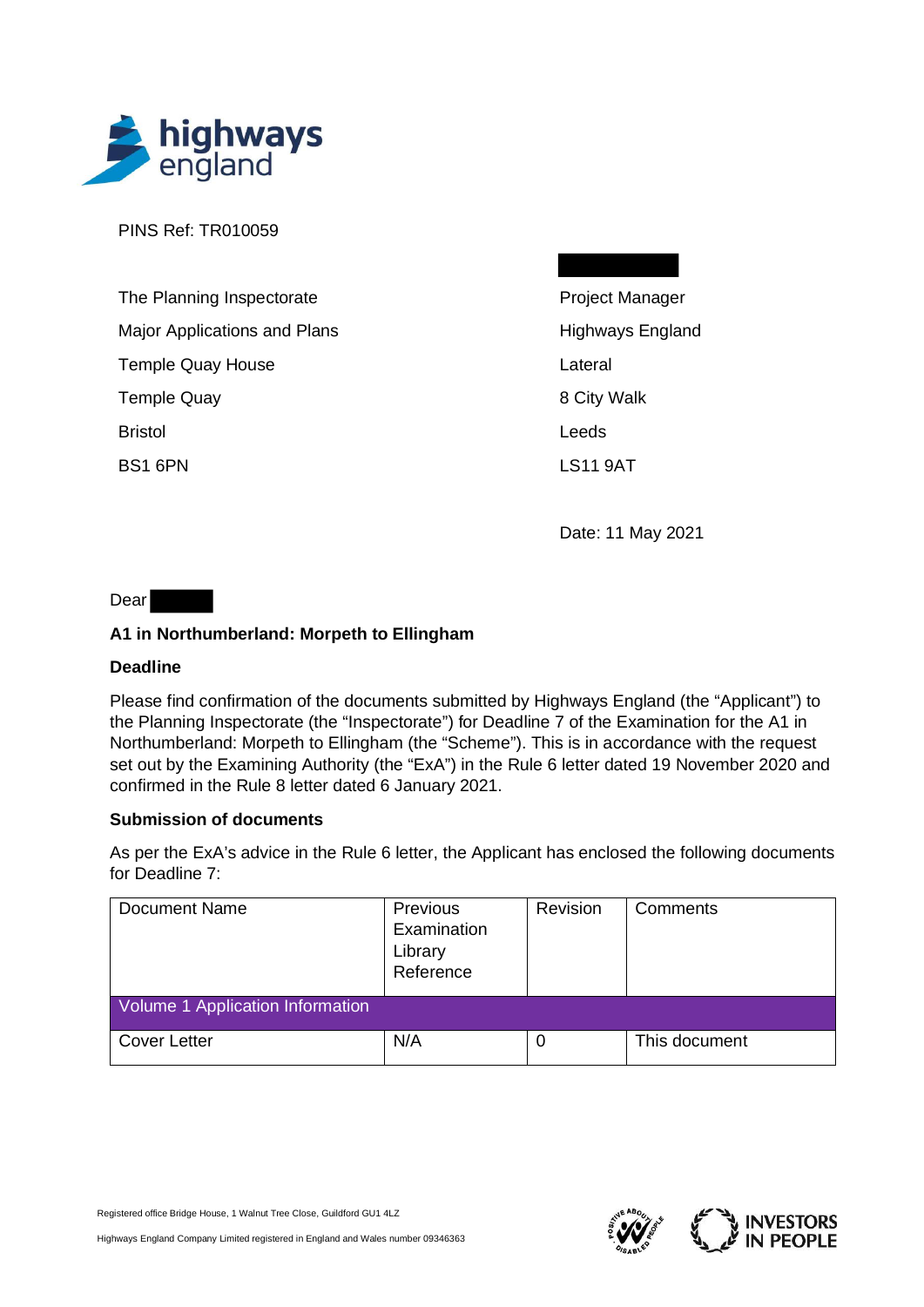| 1.5 Application Document Tracker                                                                                          | REP6-002 | 8              | Submitted to include<br>Deadline 7 submissions                                                                                                                                                                                                                     |  |  |
|---------------------------------------------------------------------------------------------------------------------------|----------|----------------|--------------------------------------------------------------------------------------------------------------------------------------------------------------------------------------------------------------------------------------------------------------------|--|--|
| <b>Volume 6 Environmental Statement and Related Documents</b>                                                             |          |                |                                                                                                                                                                                                                                                                    |  |  |
| 6.47 River Coquet Fluvial<br>Geomorphology Assessment                                                                     | N/A      | 0              | Submitted to support the<br><b>Environmental Statement</b><br>Addendum, Stabilisation<br>Works for Change<br>Request [REP4-063] and<br><b>Environmental Statement</b><br>Addendum, Southern<br><b>Access Works for</b><br><b>Change Request [REP4-</b><br>0631     |  |  |
| 6.48 Borrow Pit Dewatering<br>Assessment                                                                                  | N/A      | $\overline{0}$ | Submitted in support of<br>the Applicant's Written<br><b>Summaries of Oral</b><br>Submissions to Hearings<br>(submitted at Deadline 6)<br>and in support of<br><b>Environmental Statement</b><br>Addendum, Stabilisation<br>Works for Change<br>Request [REP4-061] |  |  |
| 6.49 Options Appraisal of River<br><b>Coquet Bridge Foundation</b><br><b>Stabilisation and Scour Protection</b><br>System | N/A      | $\overline{0}$ | Submitted to support the<br><b>Environmental Statement</b><br>Addendum, Stabilisation<br>Works for Change<br>Request [REP4-063] and<br><b>Environmental Statement</b><br>Addendum, Southern<br><b>Access Works for</b><br><b>Change Request [REP4-</b><br>0631     |  |  |
| 6.50 River Coquet Hydraulic<br><b>Modelling Report</b>                                                                    | N/A      | 0              | Submitted to support the<br><b>Environmental Statement</b><br>Addendum, Stabilisation<br>Works for Change<br>Request [REP4-063] and                                                                                                                                |  |  |



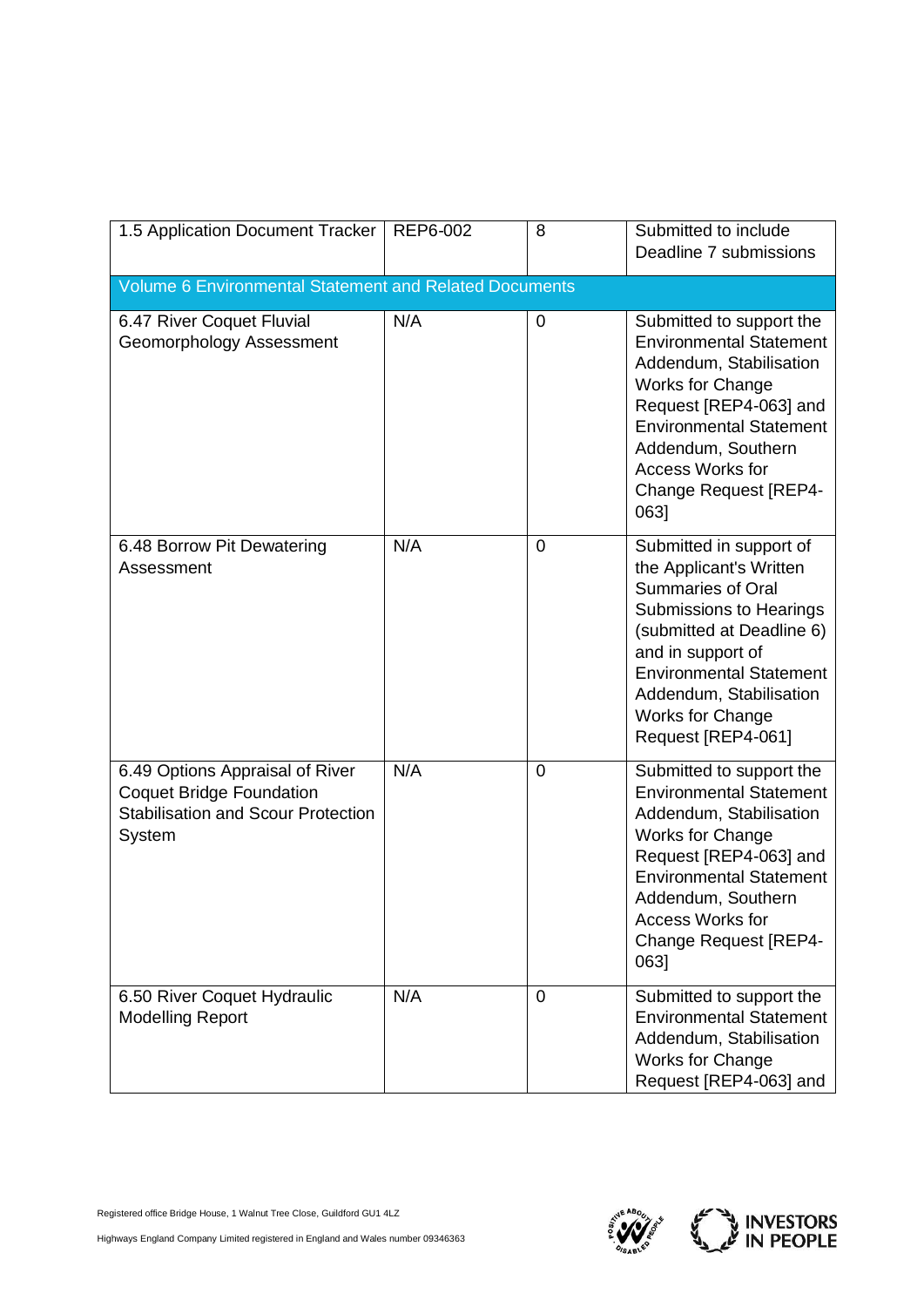|                                                                                                |          |    | <b>Environmental Statement</b><br>Addendum, Southern<br><b>Access Works for</b><br><b>Change Request [REP4-</b><br>0631                    |
|------------------------------------------------------------------------------------------------|----------|----|--------------------------------------------------------------------------------------------------------------------------------------------|
| 6.51 Arboricultural Technical Note<br>- Calculation of total tree removal<br>for Parts A and B | N/A      | 0  | Submitted in support of<br>the Applicant's Written<br><b>Summaries of Oral</b><br>Submissions to Hearings<br>(submitted at Deadline<br>6). |
| <b>Volume 7 Other Documents</b>                                                                |          |    |                                                                                                                                            |
| 7.3 Outline Construction<br>Environmental Management Plan<br>(clean)                           | REP6-025 | 6  | Submitted with updates<br>in response to points<br>raised in Deadline 6<br>submissions.                                                    |
| 7.3 Outline Construction<br>Environmental Management Plan<br>(tracked)                         | REP6-026 | 6  | Submitted with updates<br>in response to points<br>raised in Deadline 6<br>submissions.                                                    |
| 7.6A Statement of Common<br>Ground with Northumberland<br><b>County Council</b>                | REP6-030 | 5  | Updated to reflect the<br>position at Deadline 7                                                                                           |
| 7.6C Statement of Common<br><b>Ground with The Environment</b><br>Agency                       | REP6-032 | 5  | Updated to reflect the<br>position at Deadline 7                                                                                           |
| 7.6 Statement of Commonality for<br><b>Statements of Common Ground</b>                         | REP6-029 | 6  | Updated to reflect the<br>position at Deadline 7.                                                                                          |
| 7.8.5 Updated Compulsory<br>Acquisition Schedule (clean)                                       | REP6-034 | 6  | <b>Updated following</b><br>discussions with<br>landowners held since<br>Deadline 6                                                        |
| 7.8.5 Updated Compulsory<br>Acquisition Schedule (tracked)                                     | REP6-035 | 6a | <b>Updated following</b><br>discussions with                                                                                               |



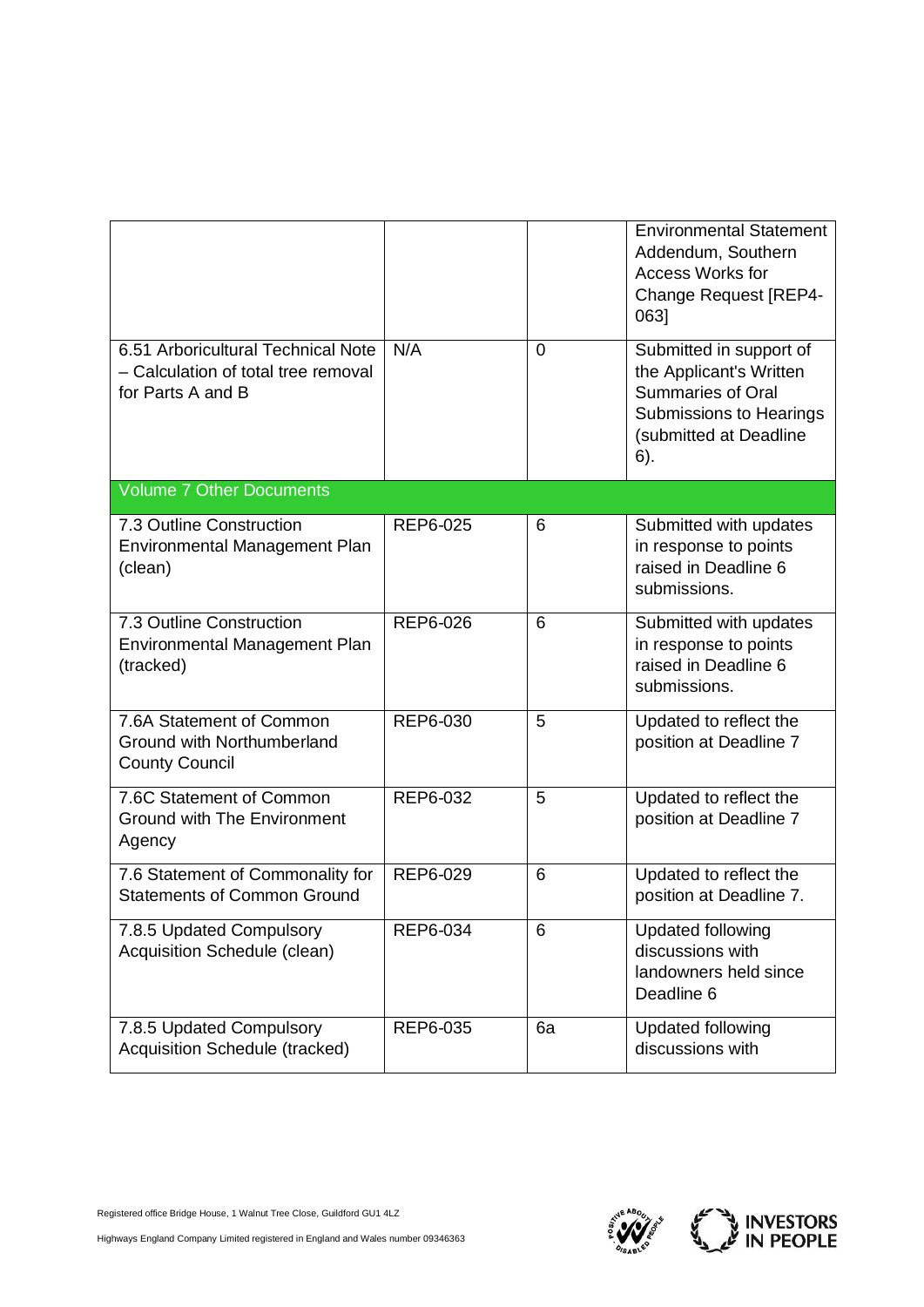|                                                          |                 |                | landowners held since<br>Deadline 6                                                                                                                                                                                                                            |
|----------------------------------------------------------|-----------------|----------------|----------------------------------------------------------------------------------------------------------------------------------------------------------------------------------------------------------------------------------------------------------------|
| 7.9.1.2 Flood Risk Assessment<br>Addendum - River Coquet | <b>REP1-067</b> | 1              | Submitted to support the<br><b>Environmental Statement</b><br>Addendum, Stabilisation<br>Works for Change<br>Request [REP4-063] and<br><b>Environmental Statement</b><br>Addendum, Southern<br><b>Access Works for</b><br><b>Change Request [REP4-</b><br>0631 |
| 7.26.3 Combined Effects<br><b>Technical Note</b>         | REP6-046        | 1              | Submitted in support of<br>the Applicant's Written<br>Summaries of Oral<br>Submissions to Hearings<br>(submitted at Deadline<br>6).                                                                                                                            |
| 7.27 Applicant's Responses to<br>Deadline 6 Submissions  | N/A             | $\overline{0}$ | Submitted to respond to<br>submissions made by<br><b>Interested Parties at</b><br>Deadline 6                                                                                                                                                                   |
| 7.27.1 Appendix A - Tom Lloyd<br>Junction Comparison     | N/A             | 0              | Response to an<br>Interested Party's<br>comparison between<br>Fenrother and Causey<br>Park as the location for<br>the grade separated<br>junction                                                                                                              |
| 7.27.2 Appendix B - Chevington<br>Road Junction 9 Report | N/A             | $\mathbf 0$    | Response to an<br>Interested Party's<br>comments on the<br>location of the grade<br>separated junction at<br>Fenrother rather than an<br>alternative at Causey<br>Park                                                                                         |